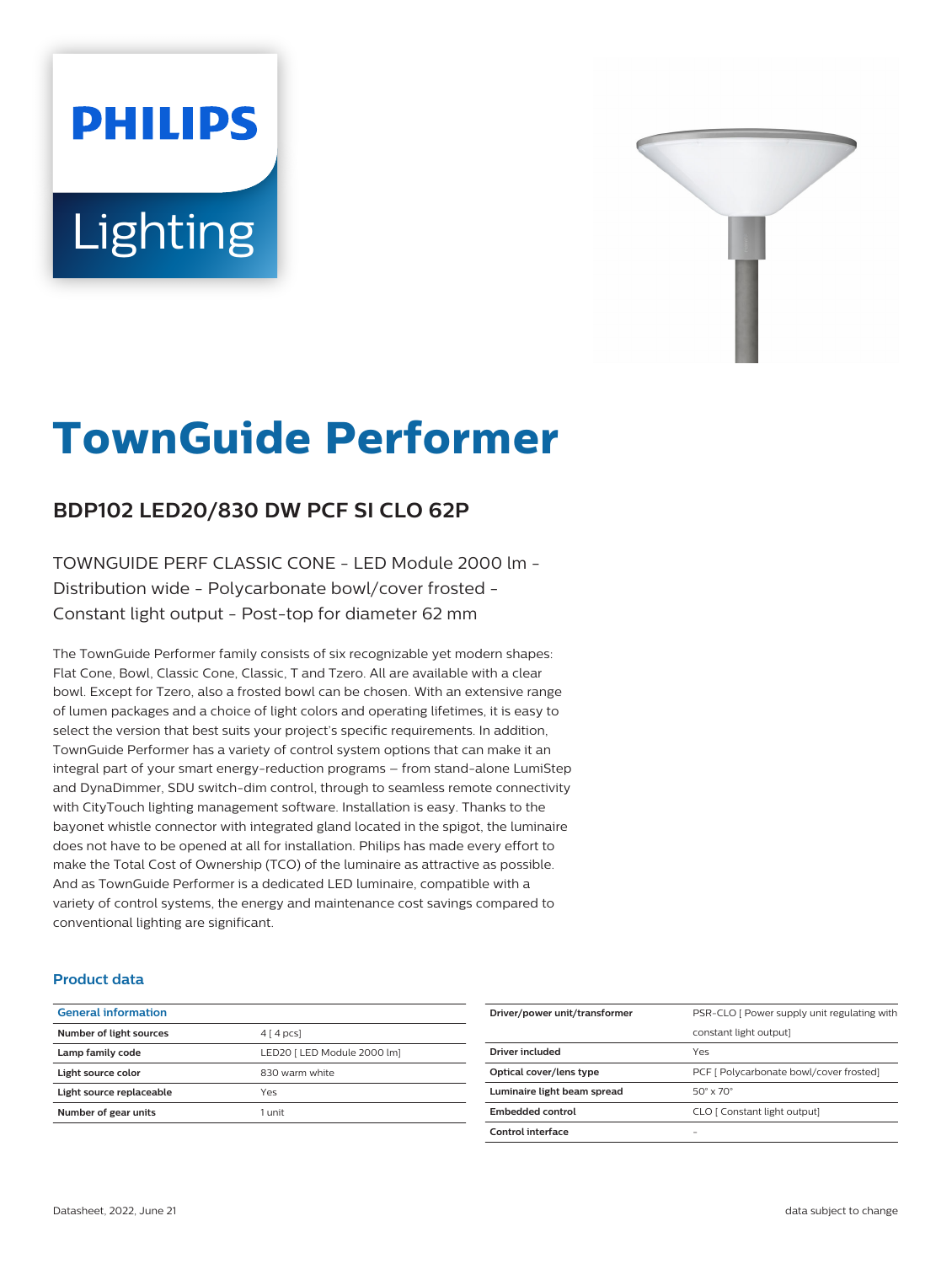## **TownGuide Performer**

| <b>Light regulation</b>                |                                                |
|----------------------------------------|------------------------------------------------|
| Connection                             | Screw connection block 5-pole                  |
| Cable                                  |                                                |
| <b>Protection class IEC</b>            | Safety class I (I)                             |
| Parts color                            | All parts colored                              |
| Coating                                |                                                |
| Glow-wire test                         | 650/5 [ Temperature 650 °C, duration 5 s]      |
| <b>Flammability mark</b>               | NO [ -]                                        |
| Safety device                          | PCBC [ PCB cover]                              |
| <b>CE mark</b>                         | CE mark                                        |
| <b>ENEC mark</b>                       | <b>ENEC</b> mark                               |
| <b>Warranty period</b>                 | 5 years                                        |
| Optic type outdoor                     | Distribution wide                              |
| Photocell                              | No [ -]                                        |
| Constant light output                  | Yes                                            |
| Number of products on MCB of 16 A type | 20                                             |
| в                                      |                                                |
| <b>EU RoHS compliant</b>               | Yes                                            |
| <b>WEEE mark</b>                       |                                                |
|                                        |                                                |
| Light source engine type               | LED                                            |
| Service tag                            | Yes                                            |
| Serviceability class                   | Class A, luminaire is equipped with            |
|                                        | serviceable parts (when applicable): LED       |
|                                        | board, driver, control units, surge protection |
|                                        | device, optics, front cover and mechanical     |
|                                        | parts                                          |
|                                        |                                                |
| <b>Product family code</b>             | BDP102   TOWNGUIDE PERF CLASSIC                |
|                                        | CONE]                                          |
|                                        |                                                |
| <b>Light technical</b>                 |                                                |
| Upward light output ratio              | 10                                             |
| Standard tilt angle posttop            | О°                                             |
| Standard tilt angle side entry         |                                                |
|                                        |                                                |
| <b>Operating and electrical</b>        |                                                |
| <b>Input Voltage</b>                   | 220-240 V                                      |
| <b>Input Frequency</b>                 | 50 to 60 Hz                                    |
| Initial CLO power consumption          | 15.4 W                                         |
| Average CLO power consumption          | 15.6 W                                         |
| End CLO power consumption              | 15.8 W                                         |
| Inrush current                         | 22 A                                           |
| Inrush time                            | 0.29 ms                                        |
| Power Factor (Min)                     | 0.94                                           |
| Power Factor (Nom)                     | 0.89                                           |
|                                        |                                                |
| <b>Controls and dimming</b>            |                                                |
| Dimmable                               | No                                             |
|                                        |                                                |
| <b>Mechanical and housing</b>          |                                                |
| <b>Housing Material</b>                | Aluminum                                       |
| Reflector material                     |                                                |

| Optical cover/lens material                   | Polycarbonate                                 |
|-----------------------------------------------|-----------------------------------------------|
| <b>Fixation material</b>                      | Steel                                         |
| <b>Mounting device</b>                        | 62P [ Post-top for diameter 62 mm]            |
| Optical cover/lens shape                      | Conical                                       |
| Optical cover/lens finish                     | Frosted                                       |
| Torque                                        | 15                                            |
| <b>Overall height</b>                         | 317 mm                                        |
| <b>Overall diameter</b>                       | 570 mm                                        |
| Effective projected area                      | $0.088$ m <sup>2</sup>                        |
| Color                                         | Silver                                        |
| Dimensions (Height x Width x Depth)           | 317 x NaN x NaN mm (12.5 x NaN x NaN in)      |
|                                               |                                               |
| <b>Approval and application</b>               |                                               |
| Ingress protection code                       | IP66 [ Dust penetration-protected, jet-proof] |
| Mech. impact protection code                  | IK10 [20 J vandal-resistant]                  |
| <b>Surge Protection (Common/Differential)</b> | Luminaire surge protection level until 6 kV   |
|                                               | differential mode and 6 kV common mode        |
| Sustainability rating                         |                                               |
|                                               |                                               |
| Initial performance (IEC compliant)           |                                               |
| Initial luminous flux (system flux)           | 1200 lm                                       |
| Luminous flux tolerance                       | $+/-7%$                                       |
| Initial LED luminaire efficacy                | 78 lm/W                                       |
| Init. Corr. Color Temperature                 | 3000 K                                        |
| Init. Color Rendering Index                   | 80                                            |
| Initial chromaticity                          | (0.43, 0.40) SDCM <5                          |
| Initial input power                           | 15.8 W                                        |
| Power consumption tolerance                   | $+/-10%$                                      |
| Init. Color Rendering Index Tolerance         | $+/-2$                                        |
|                                               |                                               |
| Over time performance (IEC compliant)         |                                               |
| Control gear failure rate at median useful    | 10 %                                          |
| life 100000 h                                 |                                               |
| Lumen maintenance at median useful life* 98   |                                               |
| 100000h                                       |                                               |
|                                               |                                               |
| <b>Application conditions</b>                 |                                               |
| Ambient temperature range                     | -40 to +35 °C                                 |
| Performance ambient temperature Tq            | 25 °C                                         |
| Maximum dim level                             | Not applicable                                |
|                                               |                                               |
| <b>Product data</b>                           |                                               |
| Full product code                             | 871829191067100                               |
| Order product name                            | BDP102 LED20/830 DW PCF SI CLO 62P            |
| EAN/UPC - Product                             | 8718291910671                                 |
| Order code                                    | 91067100                                      |
| Numerator - Quantity Per Pack                 | 1                                             |
| Numerator - Packs per outer box               | 1                                             |

**Material Nr. (12NC)** 910500991128 **Net Weight (Piece)** 6.500 kg